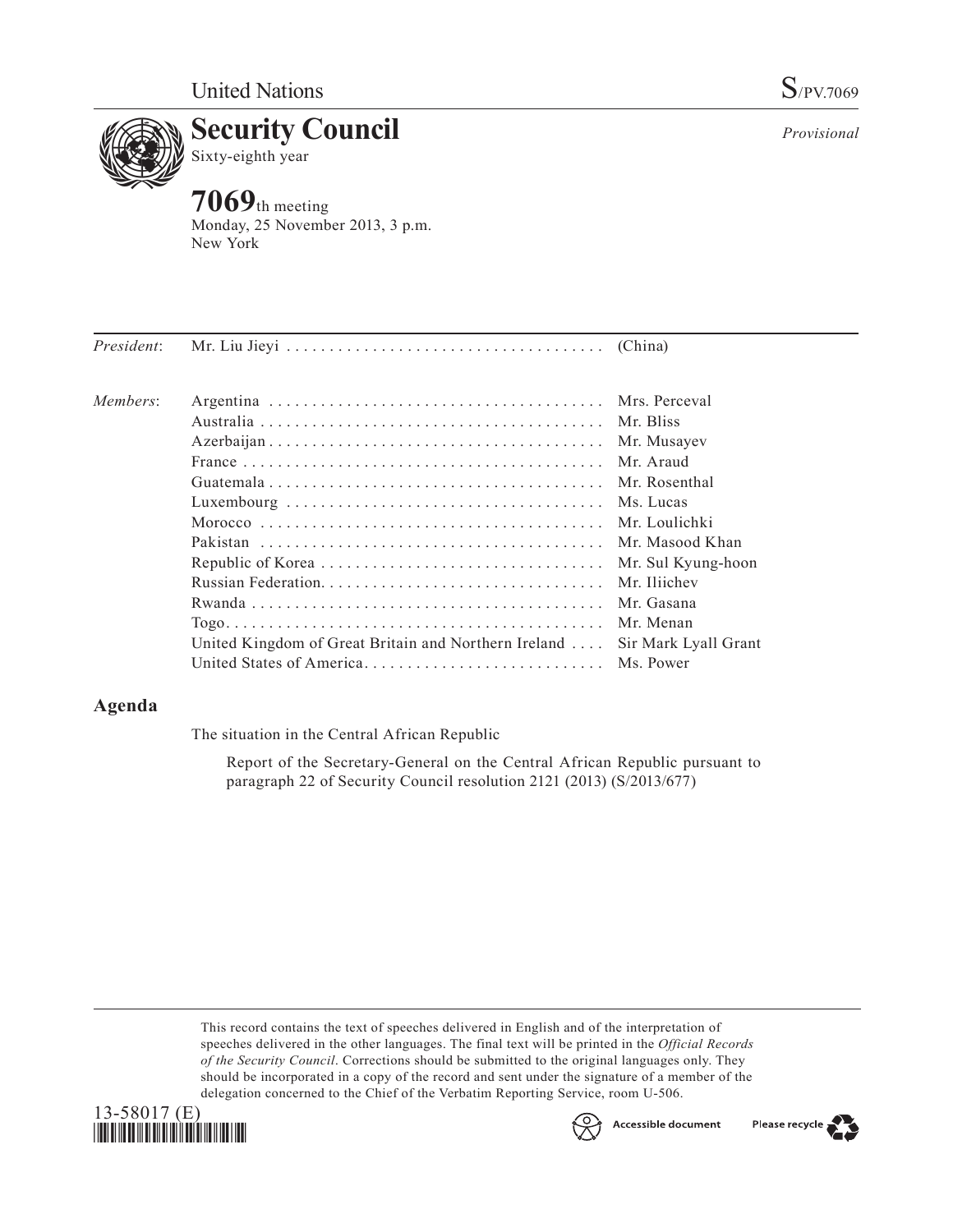*The meeting was called to order at 3.10 p.m.*

## **Adoption of the agenda**

*The agenda was adopted.*

## **The situation in the Central African Republic**

**Report of the Secretary-General on the Central African Republic submitted pursuant to paragraph 22 of Security Council resolution 2121 (2013) (S/2013/677)**

**The President** (*spoke in Chinese*): In accordance with rule 37 of the Council's provisional rules of procedure, I invite the representative of the Central African Republic to participate in this meeting.

In accordance with rule 39 of the Council's provisional rules of procedure, I invite His Excellency Mr. Ahmad Allam-mi, Secretary-General of the Economic Community of Central African States, to participate in this meeting.

In accordance with rule 39 of the Council's provisional rules of procedure, I invite His Excellency Mr. Adonia Ayebare, Senior Adviser for Peacebuilding and Development of the Office of the Permanent Observer of the African Union to the United Nations, to participate in this meeting.

The Security Council will now begin its consideration of the item on its agenda.

I wish to draw the attention of Council members to document S/2013/677, which contains the report of the Secretary-General on the Central African Republic submitted pursuant to paragraph 22 of Security Council resolution 2121 (2013).

I welcome the Deputy Secretary-General, His Excellency Mr. Jan Eliasson, and I give him the floor.

**The Deputy Secretary-General**: I thank you, Sir, for this opportunity to brief the Council on the rapidly deteriorating situation in the Central AfricanRepublic.

We face a profoundly important test of international solidarity and of our responsibility to prevent atrocities. A country in the heart of Africa is descending into complete chaos before our eyes. The situation requires prompt and decisive action to place the protection of the people of the Central African Republic at the centre of our attention. That is why the Secretary-General issued a strong warning to the Council last week, and that is

why he has asked me to present a more detailed report today on the findings of the technical assistance team that has recently returned from the Central African Republic, and on our observations on these findings. In the past few days, he has also been in contact with African leaders, who have expressed their concern over the situation and the need for a robust international response to it.

As the report before the Council (S/2013/677) shows, the country faces a desperate security situation. There is a breakdown of law and order. The population is enduring suffering beyond imagination. As we see far too often, women and children are at the greatest risk. The use of child soldiers is rising. Sexual violence is growing. There are widespread reports of looting, illegal checkpoints, extortion, arbitrary arrests, torture and summary executions. The Secretary-General is particularly concerned over the alarming increase in intercommunal violence. Traditional harmony among communities has been replaced by polarization and widespread horror. The manipulation of religious affiliations for political purposes has fuelled neverbefore-seen sectarian violence between Muslims and Christians, particularly in the north-west and southeast of the country.

Former Séléka elements are deemed responsible for most humanitarianman rights violations against the civilian population. Yet we are also deeply concerned by abuses by "anti-balaka" — well-organized self-defence or vigilante groups. This confrontation may develop into a conflagration. The influence of religious leaders to prevent violence is diminishing as the conflict has brought to light years of the marginalization of and discrimination against the northern, predominantly Muslim population.

I welcome the efforts of the Special Representative of the Secretary-General, Mr. Babacar Gaye, and the transitional authorities to establish mediation and reconciliation committees and take other steps to find practical solutions and to defuse tension in Bossangoa and elsewhere. As recognized by the Council in resolution 2121 (2013), the human rights capacity of the United Nations Integrated Peacebuilding Office in the Central African Republic is sorely inadequate. It is also hampered by a lack of access in the present security situation. We welcome the upcoming deployment of a United Nations human rights monitoring missionand a planned joint mission by the offices of the Special Representative on Sexual Violence in Conflict and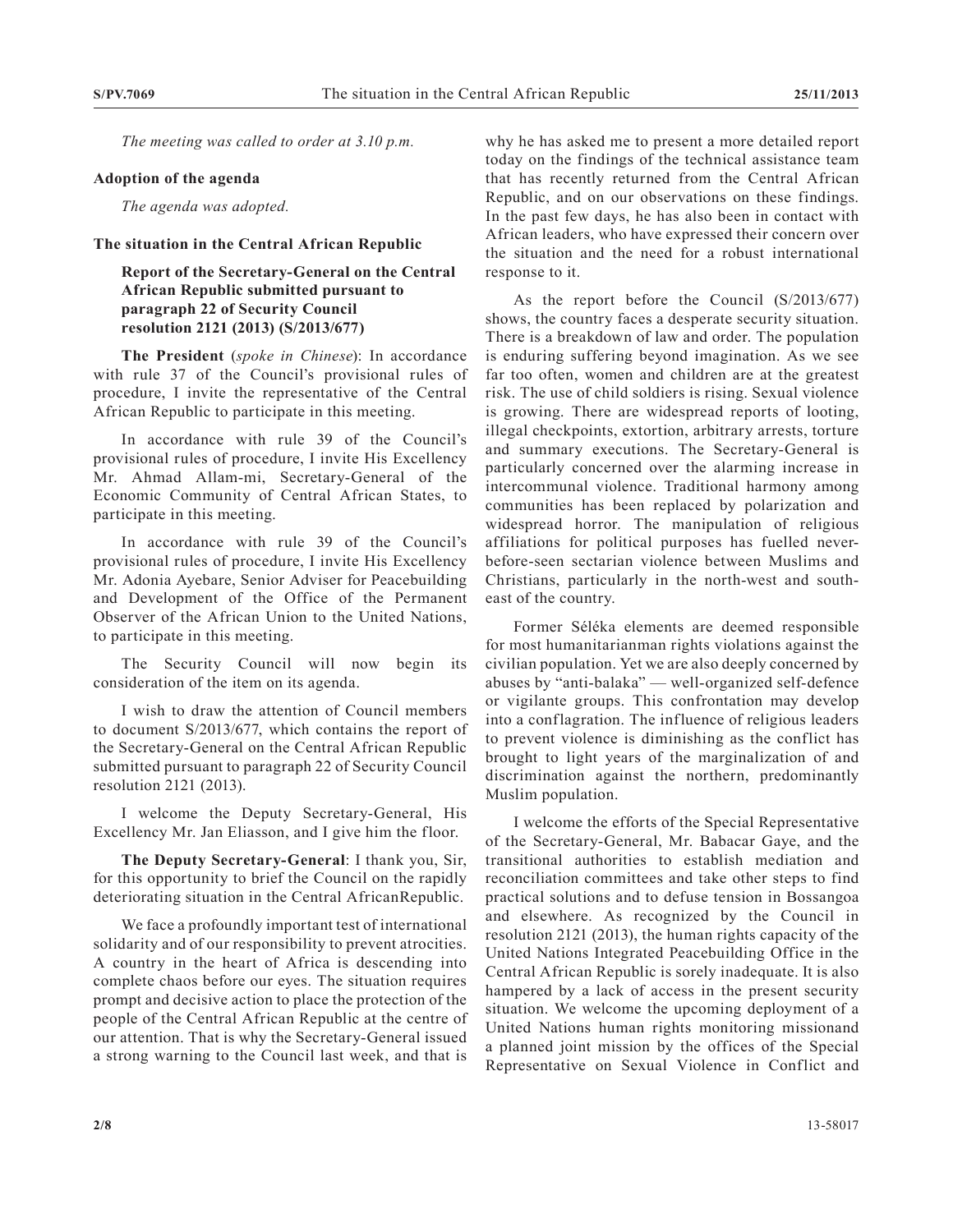the Special Representative for Children and Armed Conflict.

In his report, the Secretary-General calls for urgent measures to end the pervasive impunity and to ensure accountability. I appeal to the Council to respond to this end by considering accountability mechanisms, such as a commission of inquiry and/or targeted sanctions. At the same time, humanitarian needs are escalating. Virtually the entire population of 4.6 million people has been affected by the emergency. One out of three people in the country is in dire need of food, protection, health care, water, sanitation and shelter.

Access to populations in need remains difficult, and funding is woefully short. The consolidated appeal of \$195 million has received less than half of the funding required. And the needs keep rising. Our humanitarian colleagues have developed a six-point action plan at the global, regional and national levels, and I call for an urgent response to this humanitarian crisis.

The restoration of security, law and order is a precondition for addressing the political, human rights and humanitarian problems. The capacity of the country's armed forces and security services to prevent and confront such threats is virtually non-existent. According to the Ministry of Defence, nearly 7,000 of the Forces armées centrafricaines have returned to Bangui but are neither deployed nor operational. Former Séléka units have assumed the responsibility of the national defence and security forces. Some 5,000 former Sëléka are to be integrated into the security services.

However, there is no agreed plan or budget for the reconstitution of the national security forces. The Central African Republic is becoming a breeding ground for extremists and armed groups in a region that is already suffering from conflict and instability. If this situation is left to fester, it may develop into a religious and ethnic conflict with long-standing consequences, or even into a civil war that could spread into neighbouring countries. It is critical for the international community and the Council to act now.

The need for decisive action is also essential for ensuring that preparations for the elections can proceed in accordance with the transitional charter. As reiterated by the Council and the International Contact Group, the elections should be held within 18 months of the inauguration of the Head of State of the Transition, that is, by February 2015. We have no time to lose.

In response to 2121 (2013), the Secretary-General dispatched an interagency technical assessment mission to the Central African Republic from 27 October to 8 November, led by the Assistant Secretary-General for Peacekeeping Operations, Mr. Edmond Mulet, who is present here today. The mission was tasked to develop options for international support to the Africanled International Support Mission for the Central African Republic (MISCA), including its possible transformation into a United Nations peacekeeping operation, subject to appropriate conditions on the ground and to the decision of the Security Council.

We thank the African Union and the Economic Community of Central African States (ECCAS), who were a critical part of the mission, and we are gratified that the African Union is represented here today by Ambassador Ayebare. We also welcome the presence here today of the Secretary-General of ECCAS, Mr. Ahmad Allam-mi. I also thank the authorities of the Central African Republic for welcoming the mission, and am pleased to see them represented here today. The African Union and ECCAS agree that there is an urgent need for the international community to act, and that a United Nations peacekeeping mandate with a robust mandate will be required.

As I mentioned earlier, in recent days the Secretary-General has had productive discussions with the African Union Commission Chairperson, Ms. Dlamini-Zuma, President Deby Itno of Chad and Mr. Ahmad Allam-mi to underline his deep concerns about the situation and his agreement with them that a strong peacekeeping force is needed in the Central African Republic.

While in the country, the mission listened to a wide range of national and international stakeholders, who were unanimous in their calls for rapid action, including the deployment of an effective and impartial force to protect civilians, deter human right violations, restore security and prevent the occurrence of mass violence. The technical assessment mission observed that, despite its best efforts, the capacity of the ECCAS-led peacekeeping force — the Mission for the Consolidation of Peace in the Central African Republic  $(MICOPAX)$  — to protect civilians is seriously limited. While the recent deployment of MICOPAX has had a deterrent effect in some locations, some contingents are perceived as siding with particular communities based on religion. MICOPAX troops are also struggling with limited logistical support, with a shortfall in equipment and means of communication, and with mobility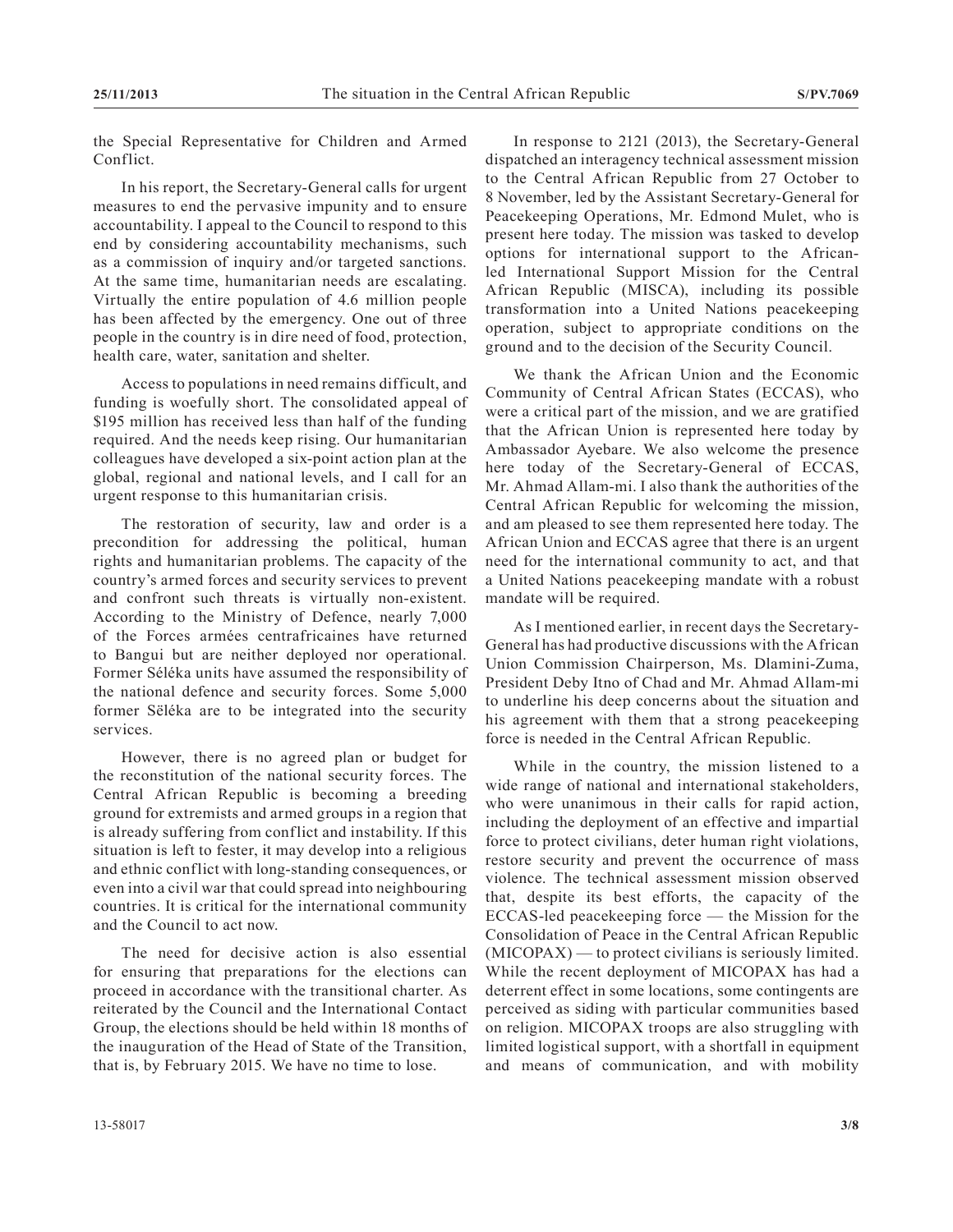constraints. Significant external support would therefore be required to enable MISCA to implement its mandate and stabilize the situation.

The report before the Council presents five options for international support to MISCA: first, bilateral and multilateral support arrangements; secondly, United Nations support funded through a trust fund, in addition to a bilateral and multilateral support; thirdly, limited United Nations support, funded through assessed or voluntary contributions combined with bilateral and multilateral support; fourthly, a comprehensive United Nations support package funded through assessed contributions; and fifthly, the transformation of MISCA into a United Nations peacekeeping operation.

The majority of those with whom the mission met called for the fifth and last option — a United nations peacekeeping operation. Support for this option has also been requested by a number of civil society organizations. The transformation of MISCA into a United Nations peacekeeping operation with an estimated strength of 6,000 troops and 1,700 police personnel would lay the foundation for transparent, accountable and resilient institutions. A United Nations peacekeeping operation would ensure a multidimensional integrated approach and, we would hope, enhance the international community's ability to apply political leverage.

Since the mission was deployed and the Secretary-General's report was issued, the Head of State of the Transition has written to inform the Secretary-General of his request for assistance from France. The Head of State of the Transition has characterized the current situation as a threat to international peace and security. The virtual meltdown in the Central African Republic requires a coherent, integrated and multidimensional response that would address both the root causes and the present manifestations of the crisis. In the Secretary-General's assessment, the response must be commensurate with the complexity of the crisis and the protection needs of the population. It must be robust and prevent what has a high potential to result in widespread atrocities.

The Secretary-General has recently renewed the commitment of the United Nations to upholding our responsibilties whenever there is a threat of large-scale violations of international human rights and humanitarian law. He is committed to bringing such serious violations to the attention of the appropriate

United Nations bodies, in particular when national authorities are unable to respond. Reporting to the Council today is part of that commitment to placing rights up front, as fundamentally laid down the principles and purposes of the Charter of the United Nations and the Universal Declaration of Human Rights.

We believe that a United Nations peacekeeping operations will be needed in the Central African Republic. However, the transformation of MISCA into a United Nations peacekeeping operation would require some lead time for necessary preparations. We therefore urge the international community not only to support MISCA in as comprehensive and predictable a manner as possible, but to also to begin considering the option of a United Nations peacekeeping operation.

The people of the Central African Republic have hardly ever had the opportunity to fully experience peace and security. They need our help. Some call this a forgotten crisis. The world is haunted by the horrors of crises spiralling into atrocities as we have watched from a distance. The United Nations, the African Union, ECCAS and the Central African Republic authorities all recognize the urgent need to stop this crisis from escalating beyond control. It is now for the Council to decide how it can best contribute to this goal.

**The President**: I thank the Deputy Secretary-General for his briefing.

I now give the floor to the representative of the Central African Republic.

**Mr. Dembassa Worogagoi** (Central African Republic) (*spoke in French*): I should like on behalf of the Central African people to thank the Council for its special attention to our country in its current difficult situation. As we say at home, it is in difficult times that one recognizes true friends. The report of the Secretary-General (S/2013/677), the latest developments on the ground, and the French and American positions all warn of genocide if nothing is done.

The Central African Republic therefore expresses its gratitude to each of the 15 members of the Council in general and in particular to all bilateral and multilateral partners, including the Economic Community of Central African States, its Mission for the Consolidation of Peace in the Central African Republic, the African Union, the European Union, the International Organization of la Francophonie, the United Nations,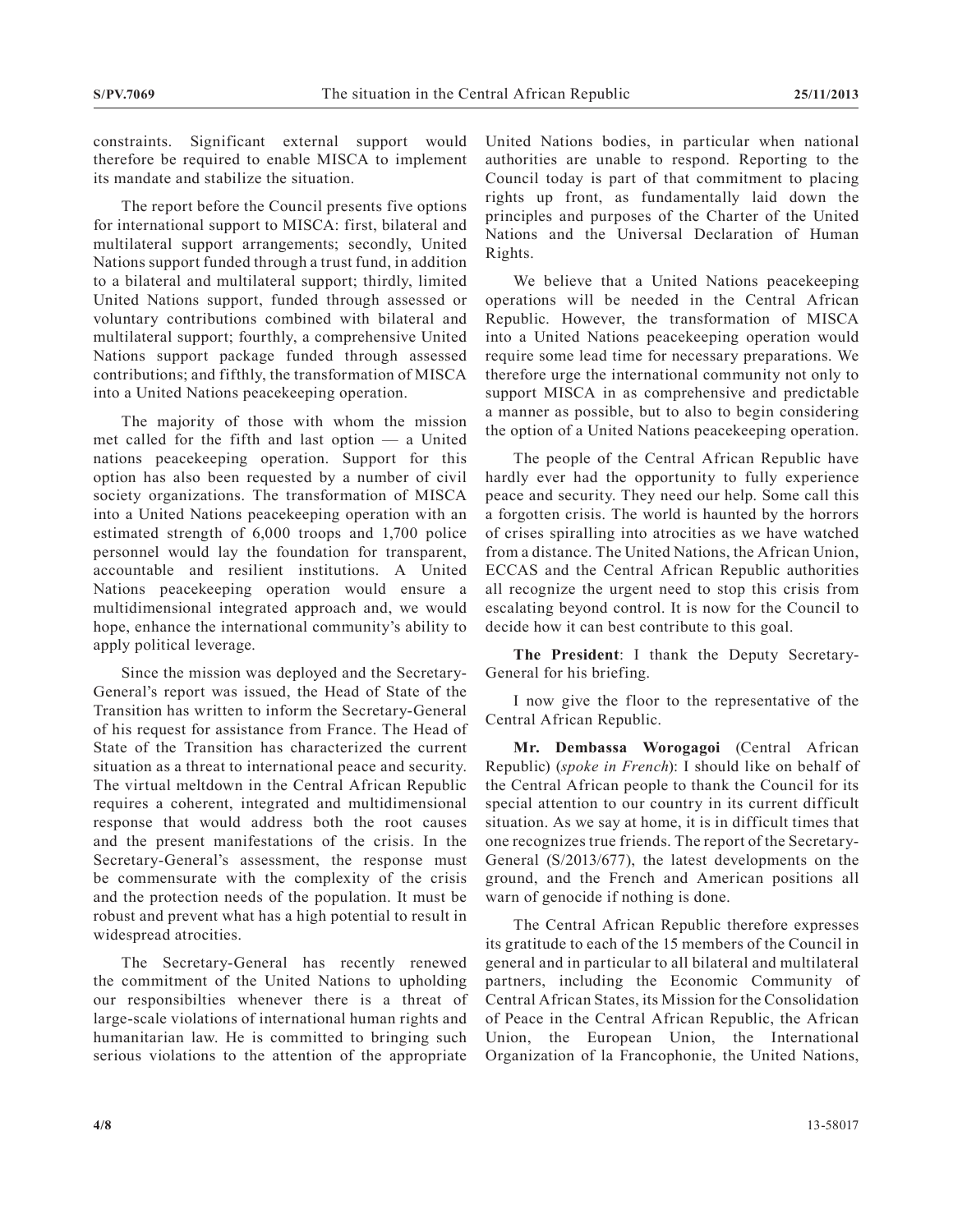France, the United States and the United Kingdom, which have to date assumed the heavy responsibility of managing this crisis.

The transition leading to the holding of free, transparent and credible elections within 18 months of 18 August is threatened by severe instability in the country. Despite the efforts of the transitional authorities to restore security in the country through the dissolution of the Séléka, to canton former rebels in localized sites and to undertake other tasks, the security situation remains precarious. That is why the support of the United Nations remains crucial to saving the country from its multiple ills.

The stability of the Central African Republic depends on success in helping the transition to implement resolution 2121 (2013), and in particular to respect the road map established by the International Contact Group until the elections are held. In that context, the highest authorities of the transition have written to the Secretary-General and the members of the Security Council to inform them of and seek their agreement to their request that France provide military assistance in support of the African-led International Support Mission for the Central African Republic (MISCA).

The Central African nation aspires only to peace and security. The African-led MISCA is being deployed in the field. We should like to see it supported and equipped by the United Nations, with the logistical support of France, so as to assist it in fully securing Bangui, restoring peace to the interior of the country, and restructuring the Central African army. It must have a strong mandate under Chapter VII of the Charter that will help it in its heavy but noble mission in the service of peace and stability in the Central African Republic. That is the appeal of the Central African people to the Security Council so that they may one day dare to hope in the future of their country.

**The President** (*spoke in Chinese*): I now give the floor to Mr. Allam-mi.

**Mr. Allam-mi** (*spoke in French*): At the outset, allow me to welcome the recent report of the Secretary-General introduced by Deputy Secretary-General Eliasson (S/2013/677), to which the Economic Community of Central African States (ECCAS) made its contribution. I also thank you, Sir, and the other members of the Council for having allowed me to participate in this meeting on Central Africa.

ECCAS is also gratified to see that the situation in the Central African Republic is now of concern to the international community at the highest level, in particular the Security Council. Indeed, while Central Africa has been tending to the Central African Republic for more than a decade and is desperately attempting to find a lasting solution to the crisis, with the support of the United Nations Integrated Peacebuilding Office in the Central African Republic (BINUCA) and its European friends, including France, it would seem that the international community has suddenly grasped the scope of the crisis following the toppling of the Bozizé regime by the Séléka coalition. The alert was sounded at the high-level meeting held here in New York on 25 September following the deterioration of the humanitarian and security situation, which had become disastrous.

Today, the Central African Republic is a failed State run by a fragile transitional Government that is powerless, given the daunting task of bringing the country out of the crisis. Without a doubt, the Government needs help in stabilizing the country, but we must continue to demand that our expectations be met regarding the protection of civilians and respect for human rights. In that regard, it is also crucial to bring the Central African political class to the table, as well as the opinion-makers, so that they can bolster the political consensus formed through the National Charter for Transition, adopted by the National Council for Transition, in the framework of implementing the political agreement of Libreville of January 2013 and the N'Djamena declaration of April 2013. The Economic Community of Central African States is pleased that the transition authorities in the Central African Republic have transformed that consensus into a transition road map that lays out various actions to be undertaken, as well as timetables for them.

I travelled to New York today to thank the Security Council for its support for the Economic Community of Central African States, which has untiringly addressed the issue of the Central African Republic. I also request that that support continue in the future. We hope to be able to continue, alongside the African Union, to help political actors and other stakeholders to reach some kind of reconciliation and agree on a common path, so that the Central African Republic can regain its security, stability and democracy.

Bearing in mind the examples of the African Union Mission in Somalia and, more recently, the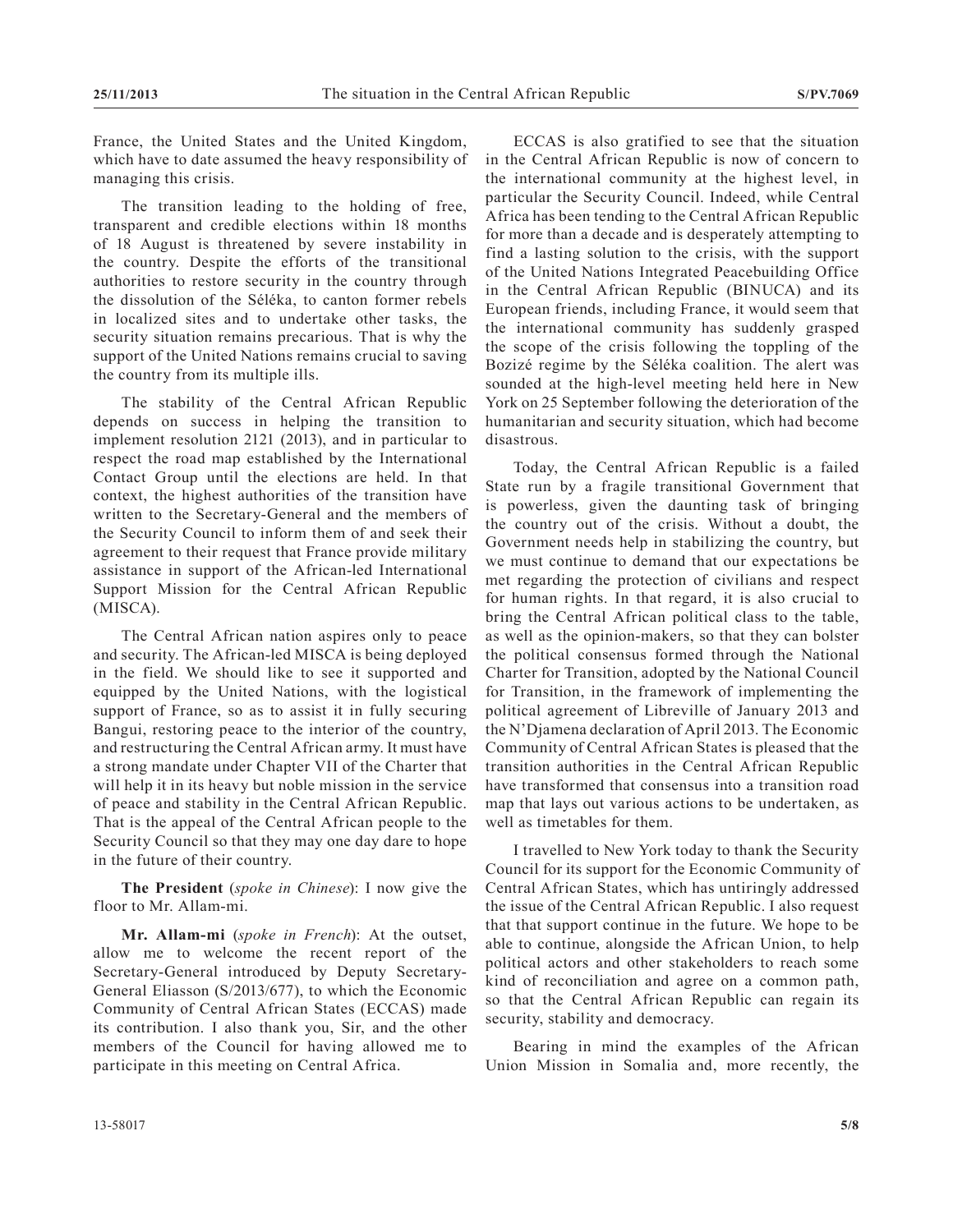Regional Brigade of the United Nations Organization Stabilization Mission in the Democratic Republic of the Congo, ECCAS believes its Mission for the Consolidation of Peace in the Central African Republic (MICOPAX), within the International Support Mission in the Central African Republic (MISCA), will effectively contribute to restoring peace in the country, if its future mandate provides it with the necessary prerogatives and bolsters its capacities in line with the recommendations of the most recent joint United Nations-African Union-ECCAS evaluation.

The generation of troops for ECCAS will provide it with more than 4,000 troops in the theatre of operations, including an aerial unit. I would like to recall that the financing of MISCA — also known as  $MICOPAX II$  — has been underwritten by ECCAS since 1 August, when MISCA was established. The situation in the Central African Republic is under the control of MICOPAX II but continues to be of concern. Total disaster has been averted, but the risks of the situation deteriorating and sliding into chaos, general civil war and ethnic and sectarian conflicts are real .

Free and transparent elections will not be enough to extricate the Central African Republic from the crisis that it has been undergoing for over a decade. We must address the root causes of the conflict.

First, a legitimate and representative democracy must be established in the Central African Republic that serves the general interest of the Central African people, rather than those of a clan or ethnic or religious group. One of the causes of the ongoing conflict stems from the seizure of power and resources of the country by a group of Central Africans who came to power through violence and/or elections. That led to an uprising of marginalized people.

Secondly, they must establish genuine Government defence and security forces that are professional, balanced and representative, instead of clan-based militias.

Thirdly, they must re-establish an ongoing dialogue among the political actors, with the assistance of the international community and in the framework of a follow-up committee and on the basis of a shared political agreement to save the Central African Republic. The Central African political actors must participate in the transition, and then later support the elected authorities, instead of engaging in public smear campaigns against one another or counting on

the international community to solve their problems in their stead. The international community can only help them, but it cannot act in their stead.

Fourthly, financial, economic and humanitarian assistance must be mobilized immediately in order to address the multiple security issues in the country and tackle the poverty in which those people live. For let us not forget that one of the root causes of the conflict in the Central African Republic is the abject poverty of marginalized people, who live extremely difficult lives, thus being forced to take up arms and resort to violence in order to obtain their needs by attacking the affluent.

The emergency deployment of a multidimensional mission is absolutely necessary in order to save the Central African Republic and its people in distress. MICOPAX II/MISCA needs to be strengthened. The planned United Nations option should provide for substantial support to MISCA, build its operational capabilities and guarantee its financing. Allow me to also reiterate the request of the Heads of State and Government of ECCAS at their recent summit in N'Djamena on 21 October for a robust mandate under Chapter VII of the Charter of the United Nations, so as to enable MICOPAX, which is the core of MISCA, to fully carry out its stabilization mission in the country and create the best conditions possible for the civilian component of MISCA, with the support of a reinforced BINUCA.

There is no longer time for useless criticism of the stark reality affecting the Central Africans people, nor for shedding crocodile tears regarding their misfortunes. The time has come to act and to support France, ECCAS and the African Union in their efforts to help the people, help the transition in the country to succeed and ensure the implementation of the road map to overcome the crisis affecting the country. The international community should provide MISCA/ MICOPAX with the necessary means to take action and support the transition, while ensuring, of course, that the process be productive and transparent, so that our goals are achieved, namely, peace and security for the Central African people, who are the innocent victims of a hellish reality, lasting stabilization and the rebuilding of their country, thereby strengthening security and stability in the countries of the region.

In conclusion, let me reiterate ECCAS's willingness to continue its legitimate efforts to achieve a lasting and final solution or settlement of the Central African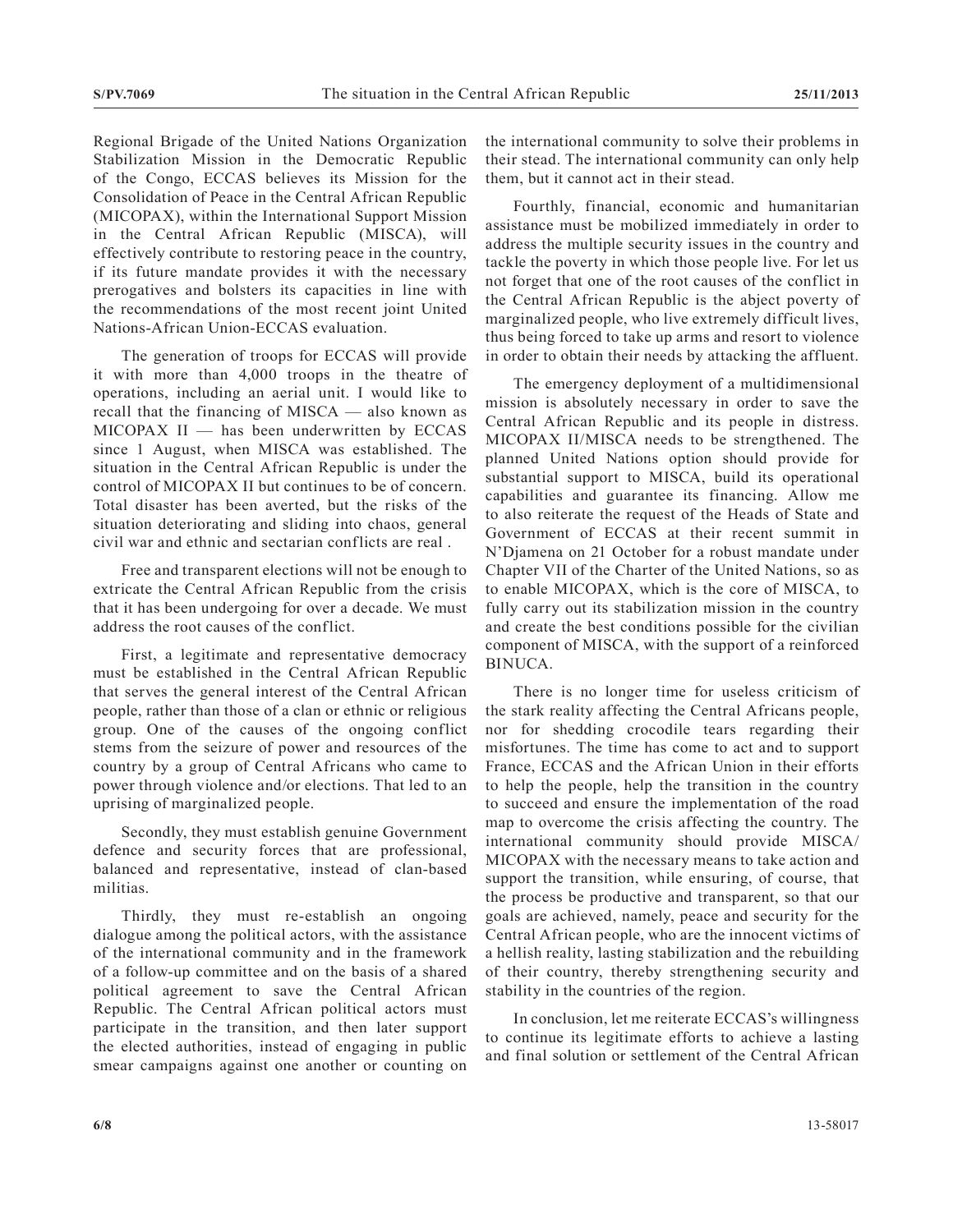crisis in the framework of a mechanism of effective cooperation and coordination with the United Nations and the African Union, without forgetting our participation in the international contact group and our mediation role taken up by the Congo.

**The President** (*spoke in Chinese*): I now give the floor to Mr. Ayebare.

**Mr. Ayebare** (African Union): At the outset, I thank the Security Council for convening this meeting at a key turning point in the history of the Central African Republic. I also thank the Secretary-General for his report on the situation in the Central African Republic (S/2013/677) and more generally for his efforts towards the promotion of peace, security and stability on the African continent in general.

This meeting is taking place against the background of a particularly worrisome situation in the Central African Republic. As we all know, the situation is marked by a total collapse of public law and order and by widespread and continued abuses against the civilian population by elements of the ex-Séléka rebellion, including extrajudicial killings, forced disappearances, arbitrary arrests and detention, acts of torture and sexual violence, as well as the recruitment and use of child soldiers. That has led to the emergence of selfdefence groups and other armed groups.

The African Union (AU) is actively seized of the situation in the Central African Republic. We have worked closely with the Economic Community of Central African States (ECCAS) and fully supported regional efforts to address the situation following the resumption of armed hostilities in December 2012 by the Séléka rebellion, in violation of the decisions of the leaders of the region. Those efforts resulted in the landmark Libreville Global Peace Agreement of January 2013, which provided a viable basis for a lasting solution to the crisis facing the country.

As early as December 2012, the AU drew attention to the danger that the resumption of hostilities would pose. We indeed feared that it would undermine the efforts of the leaders of the region and result in widespread violence against the civilian population, and that it could heighten tensions among the different communities, with far-reaching consequences for the country and the region as a whole. Following the entry of the Séléka rebellion into Bangui, the AU Peace and Security Council took immediate action to suspend the country from participating in AU activities and adopted

targeted sanctions against some individuals. We sought Security Council support in that regard.

Over the past few months, we have been working closely with ECCAS in support of the efforts of the leaders of the region. Allow me at this juncture to once again express the AU's deep appreciation to Chadian President ldriss Deby Itno, current Chair of ECCAS, and to Congo President Denis Sassou Nguesso, Chair of the ECCAS follow-up committee on the Central African Republic. The region has demonstrated the utmost commitment in addressing the situation. ECCAS has convened peace talks, deployed peacekeepers and provided financial assistance in support of the Central African Republic. That proactive engagement should be acknowledged and fully supported by the Council.

The decisions of ECCAS provide the basis upon which the transition in the country should be managed. We should insist once again on the need for the transitional authorities to fully comply with those decisions, in particular with respect to the duration of the transition of 18 months and the ineligibility of the current authorities to compete in the elections that will be organized to restore constitutional order. We would insist that the transitional authorities fully assume their responsibilities, notably with regard to the protection of the civilian population and the control by the State of its sources of income.

Together with ECCAS, we continue to mobilize the international community through the International Contact Group on the Central African Republic. The Group has met three times so far. The most recent meeting, convened in Bangui on 8 November, outlined a number of steps to be taken by the transitional authorities. It is critical that the Security Council lend its support to those steps.

Given the precarious security situation on the ground, the AU, working closely with ECCAS, decided to enhance the Mission of the Economic Community of Central African States for the Consolidation of Peace in the Central African Republic (MICOPAX) through the deployment of an African-led International Support Mission in the Central African Republic (MISCA). With a total strength of 3,652 military, police and civilian elements, the Mission is mandated to assist in restoring law and order, stabilizing the country, protecting the civilian population, reforming the defence and security sector, and creating conditions for the delivery of humanitarian assistance. In so doing, the force will